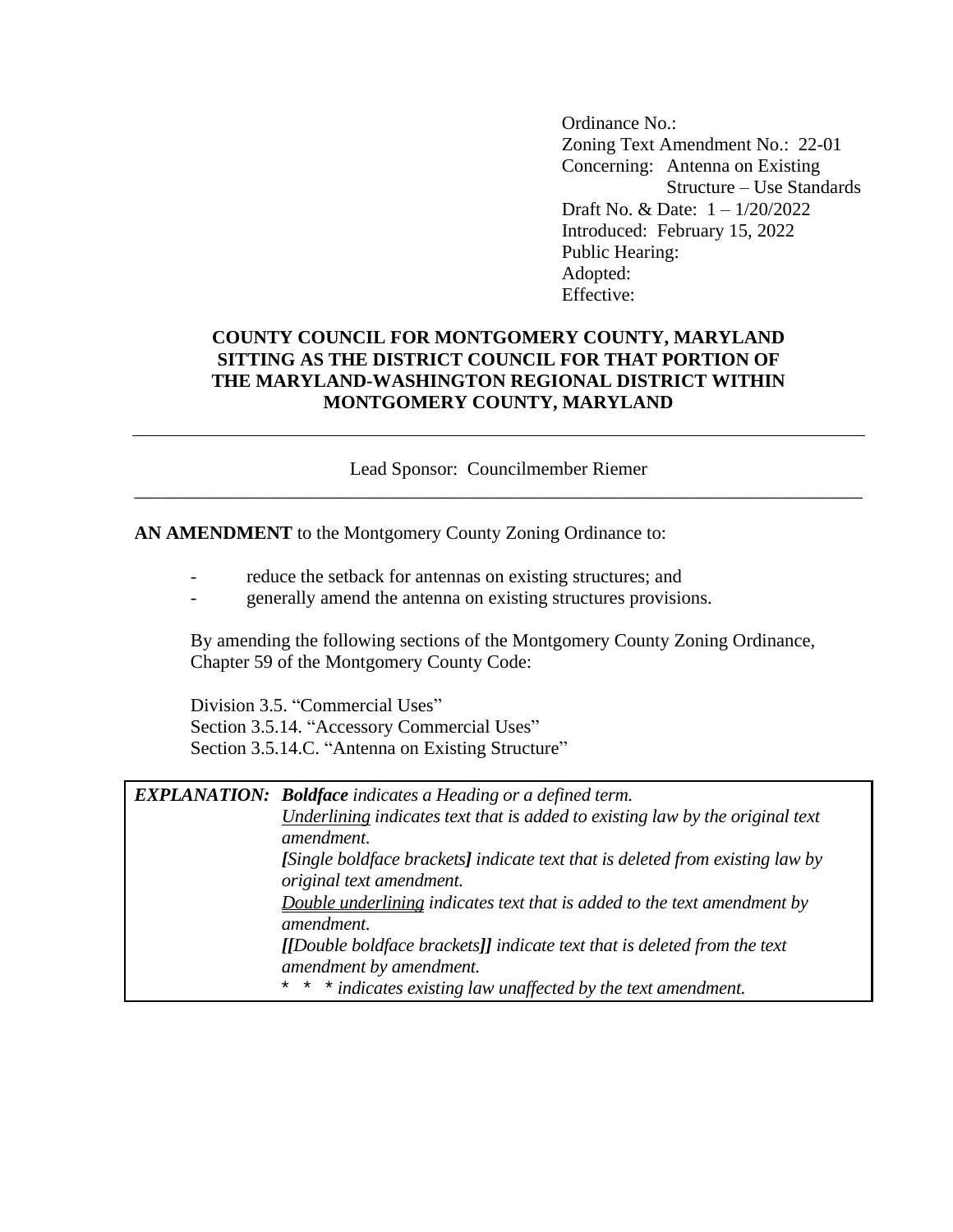## **OPINION**

## *ORDINANCE*

*The County Council for Montgomery County, Maryland, sitting as the District Council for that portion of the Maryland-Washington Regional District in Montgomery County, Maryland, approves the following ordinance:*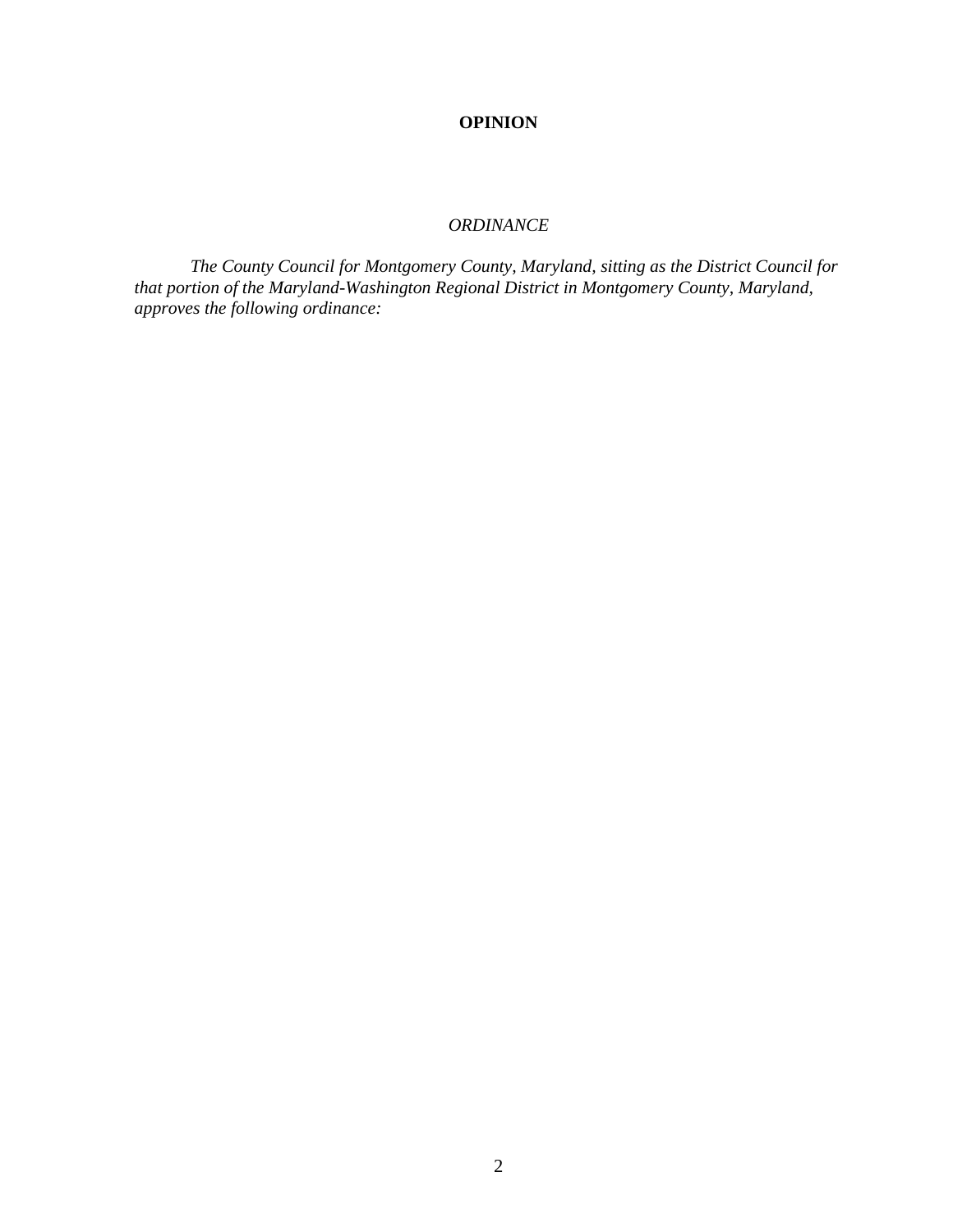| $\mathbf{1}$   |                                     |   |    |    |                      | Sec. 1. DIVISION 59-3.5 is amended as follows:                             |  |  |
|----------------|-------------------------------------|---|----|----|----------------------|----------------------------------------------------------------------------|--|--|
| $\overline{2}$ | <b>Division 3.5 Commercial Uses</b> |   |    |    |                      |                                                                            |  |  |
| 3              | ∗                                   | ∗ | ∗  |    |                      |                                                                            |  |  |
| 4              |                                     |   |    |    |                      | <b>Section 3.5.14. Accessory Commercial Uses</b>                           |  |  |
| 5              | $\ast$                              | ∗ | ∗  |    |                      |                                                                            |  |  |
| 6              | $\mathbf{C}$ .                      |   |    |    |                      | <b>Antenna on Existing Structure</b>                                       |  |  |
| 7              | $\ast$                              | ∗ | ∗  |    |                      |                                                                            |  |  |
| 8              |                                     |   | 2. |    | <b>Use Standards</b> |                                                                            |  |  |
| 9              | ∗                                   | ∗ | ∗  |    |                      |                                                                            |  |  |
| 10             |                                     |   |    | e. |                      | An antenna classified as Standard A under Section 3.5.2.C.1.b              |  |  |
| 11             |                                     |   |    |    |                      | may be installed on any existing structure located in the right-           |  |  |
| 12             |                                     |   |    |    |                      | of-way in any zone where an antenna on an existing structure is            |  |  |
| 13             |                                     |   |    |    |                      | allowed, if:                                                               |  |  |
| 14             |                                     |   |    |    | $\mathbf{i}$ .       | the antenna is in an enclosure and the enclosure is the                    |  |  |
| 15             |                                     |   |    |    |                      | same color or pattern as the existing structure;                           |  |  |
| 16             |                                     |   |    |    | ii.                  | the antenna and the antenna enclosure is installed at a                    |  |  |
| 17             |                                     |   |    |    |                      | minimum height of 15 feet; and                                             |  |  |
| 18             |                                     |   |    |    | iii.                 | the [structure]antenna is at least [60]30 feet from a                      |  |  |
| 19             |                                     |   |    |    |                      | dwelling in a Rural Residential, Residential, or Planned                   |  |  |
| 20             |                                     |   |    |    |                      | Unit Development zone, and at least 10 feet from any                       |  |  |
| 21             |                                     |   |    |    |                      | structure in any Commercial/Residential, Employment,                       |  |  |
| 22             |                                     |   |    |    |                      | or Industrial zone.                                                        |  |  |
| 23             | ∗                                   | ∗ | ∗  |    |                      |                                                                            |  |  |
| 24             |                                     |   |    |    |                      | Sec. 2. Effective date. This ordinance becomes effective 20 days after the |  |  |
| 25             | date of Council adoption.           |   |    |    |                      |                                                                            |  |  |
| 26             |                                     |   |    |    |                      |                                                                            |  |  |